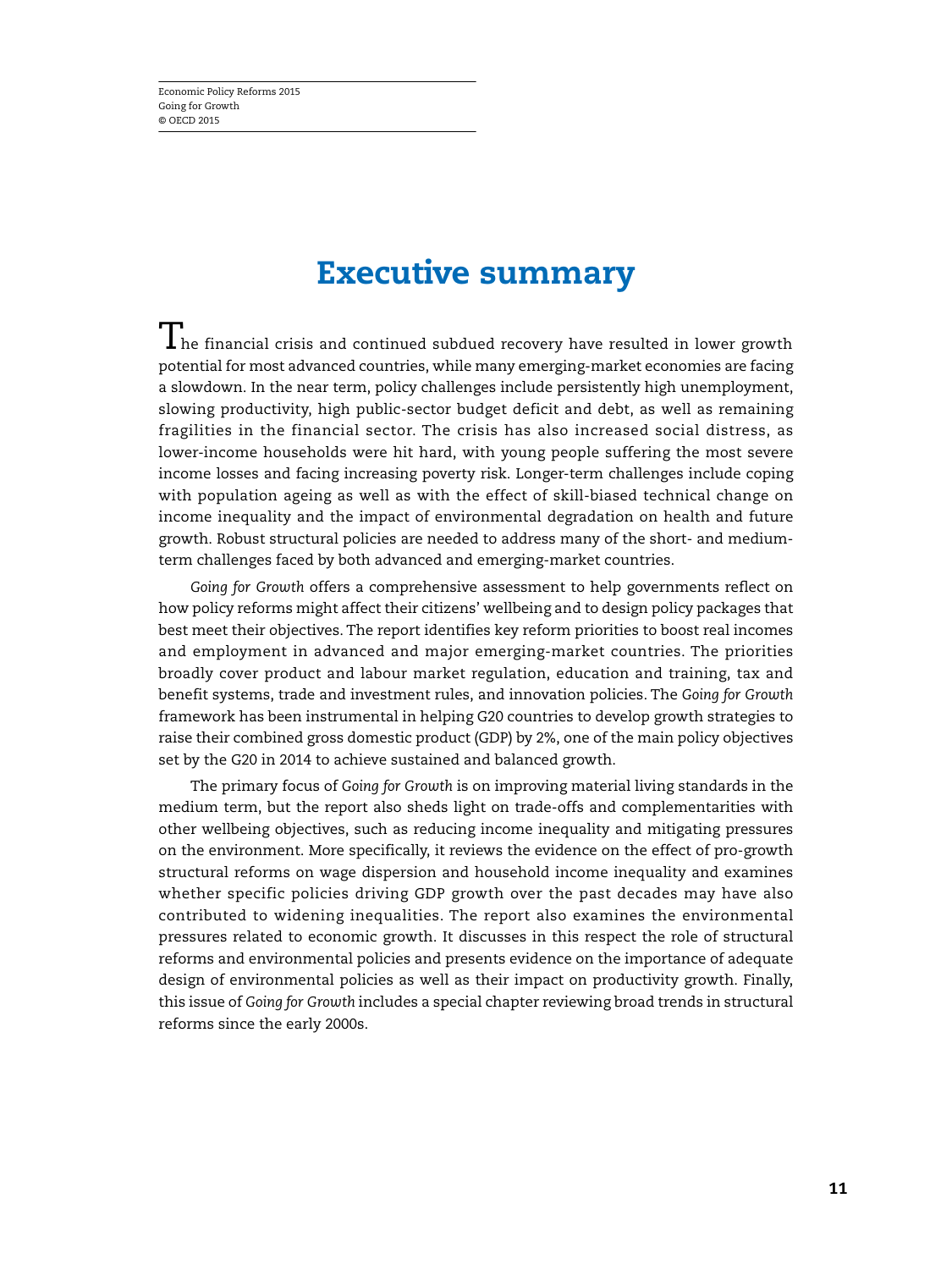### **Progress on structural reform since 2013**

- The pace of structural reforms has slowed in the majority of advanced countries across the OECD over the last two years. This follows a period of significant acceleration in the aftermath of the crisis, partly driven by market pressures associated with the euro area debt turmoil.
- Reform activity remains high, albeit declining in Greece, Ireland, Portugal and Spain, and has increased in Japan. It remains relatively weak in most Nordic and euro area core countries.
- Across the OECD, countries have given priority to education and active labour market policies (ALMPs), consistent with the importance of knowledge-based capital and complementary skilled labour as sources of growth, and mindful of the persistence of unemployment in a context of weak recovery.
- The pace of reforms has been accelerating in major emerging-market countries, reflecting the awareness of bottlenecks and constraints to growth and the need to reduce vulnerability to fluctuations in commodity prices and capital flows.

### **New reform priorities**

- Labour productivity remains the main driver of long-term growth. Priority should be given to reforms aimed at developing skills and knowledge-based capital. Raising the quality and inclusiveness of education systems will underpin this.
- Reallocation of resources in the face of adjustment is key to achieving higher growth. Governments need to improve policy settings in competition and innovation to facilitate the entry of new firms and the smooth reallocation of capital and labour towards the most productive firms and sectors. In Southern euro area countries, product market reforms, especially in services, are needed to reap the benefits of labour market reforms introduced in recent years.
- Growth can be made more inclusive by removing obstacles to higher employment and labour market participation of underrepresented groups such as women, youth, low-skilled and older workers. Encouraging faster reallocation to new jobs and ensuring that workers can up-grade skills would further boost employment and promote inclusion.

# **Pro-growth structural reforms and income distribution**

- Some pro-growth policies that raise GDP through increased productivity may contribute to technology-driven inequality. For instance, reforms that boost innovation may widen the wage distribution among employed workers.
- Other policies that promote labour force participation and job creation also widen the wage dispersion. However, because they contribute to raising employment – not least among lower-skilled workers – such reforms have a neutral effect on the dispersion of households' disposable income.
- Given the need in many countries to tackle rising inequalities and hardship, governments should give priority to pro-growth policy packages that help promote equity and inclusiveness. It is particularly important to lift the earnings potential of the low-skilled and make it easier for women to join the labour force.